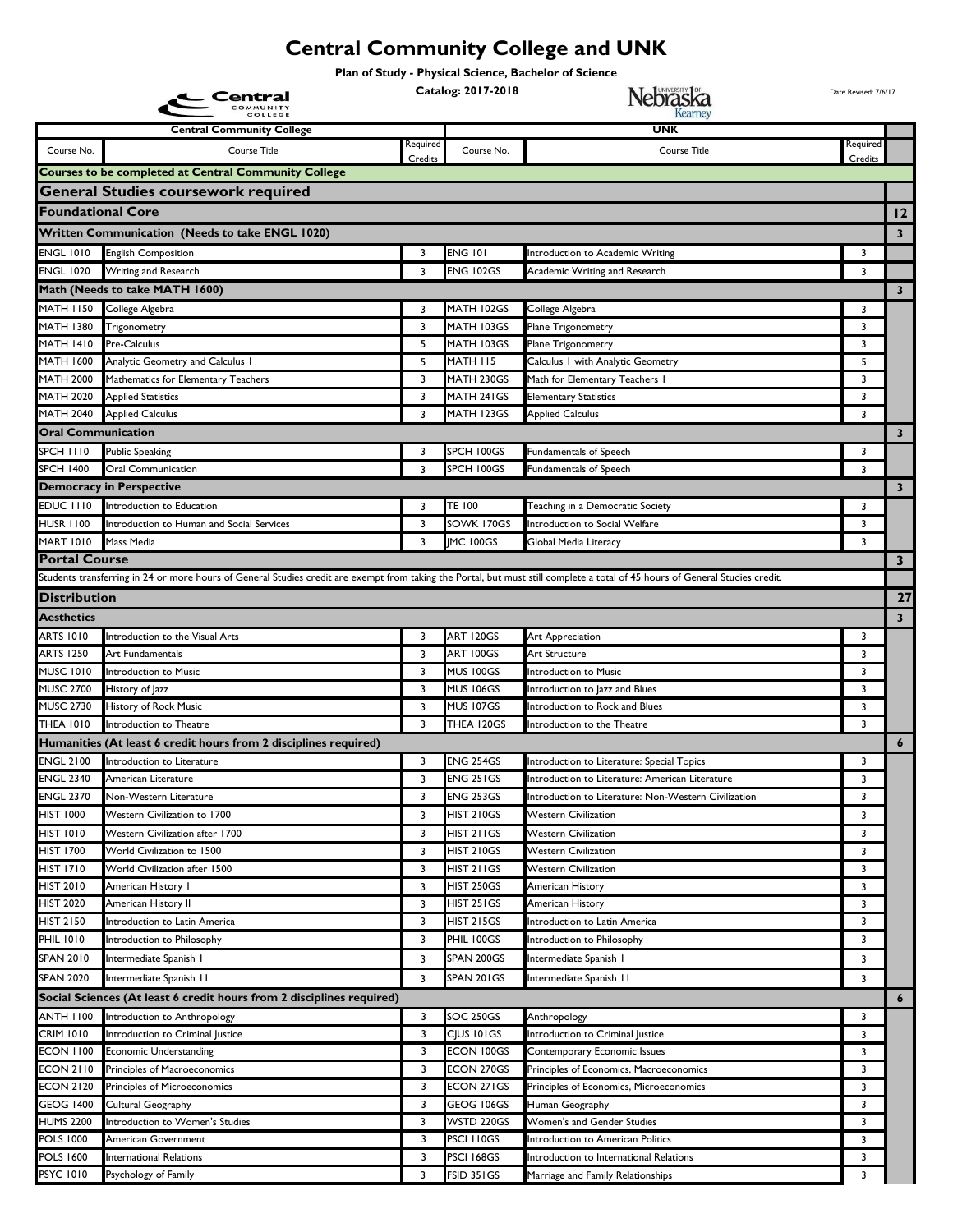|                                      | <b>Central Community College</b>                                               |                     |                           | <b>UNK</b>                                                                                                                                               |                               |                 |
|--------------------------------------|--------------------------------------------------------------------------------|---------------------|---------------------------|----------------------------------------------------------------------------------------------------------------------------------------------------------|-------------------------------|-----------------|
| Course No.                           | Course Title                                                                   | Required<br>Credits | Course No.                | <b>Course Title</b>                                                                                                                                      | Required                      |                 |
| <b>PSYC 1810</b>                     | Introduction to Psychology                                                     | 3                   | <b>PSY 203GS</b>          | General Psychology                                                                                                                                       | Credits<br>3                  |                 |
| <b>PSYC 2890</b>                     | Developmental Psychology                                                       | 3                   | <b>PSY 230GS</b>          | Human Development                                                                                                                                        | 3                             |                 |
| <b>SOCI 1010</b>                     | Introduction to Sociology                                                      | 3                   | SOC 100GS                 | Introduction to Sociology                                                                                                                                | 3                             |                 |
| <b>SOIC 2150</b>                     | Issues of Unity and Diversity                                                  | 3                   | ETHS 101GS                | Introduction to Ethnic Studies                                                                                                                           | 3                             |                 |
| <b>SOCI 2160</b>                     | Marriage and Family                                                            | 3                   | FSID 351GS                | Marriage and Family Relationships                                                                                                                        | 3                             |                 |
|                                      | Natural Sciences (Needs to take CHEM 1090 and CHEM 1100)                       |                     |                           |                                                                                                                                                          |                               | П.              |
| <b>BIOS 1010</b>                     | <b>General Biology</b>                                                         | $\overline{4}$      | BIOL 103GS                | <b>General Biology</b>                                                                                                                                   | 4                             |                 |
| <b>BIOS 1090</b>                     | General Botany                                                                 | 4                   | <b>BIOL 105GS</b>         | <b>Biology I</b>                                                                                                                                         | $\overline{4}$                |                 |
| <b>BIOS 1120</b>                     | Principles of Zoology                                                          | 4                   | BIOL 106GS                | <b>Biology II</b>                                                                                                                                        | 4                             |                 |
| <b>BIOS 2490</b>                     | Principles of Microbiology                                                     | $\overline{4}$      | BIOL 211GS                | Human Microbiology                                                                                                                                       | 4                             |                 |
| <b>CHEM 1050</b>                     | <b>Elements of Chemistry</b>                                                   | 4                   | CHEM 145GS                | Introductory Chemistry                                                                                                                                   | 4                             |                 |
| <b>CHEM 1060</b>                     | Basics of Organic Chemistry                                                    | 4                   | CHEM 150GS                | Introduction to Organic and Biochemistry                                                                                                                 | 4                             |                 |
|                                      |                                                                                |                     | CHEM 160GS                | General Chemistry                                                                                                                                        | 3                             |                 |
| <b>CHEM 1090</b>                     | <b>General Chemistry</b>                                                       | 4                   | CHEM 160LGS               | General Chemistry Laboratory                                                                                                                             | $\overline{\phantom{a}}$      |                 |
|                                      | General Chemistry II                                                           |                     | CHEM 161GS                | <b>General Chemistry</b>                                                                                                                                 | 3                             |                 |
| CHEM 1100                            |                                                                                | 4                   | CHEM 161LGS               | General Chemistry Laboratory                                                                                                                             | $\overline{\phantom{a}}$      |                 |
| <b>PHYS 1500</b>                     | Introduction to Physical Geography with Lab                                    | 4                   | GEOG 102GS                | Physical Geography II: The Lithosphere                                                                                                                   | 4                             |                 |
| <b>BIOS 1060</b>                     | <b>Environmental Science</b>                                                   | 3                   |                           |                                                                                                                                                          |                               |                 |
| <b>BIOS 1070</b>                     | <b>Environmental Science Lab</b>                                               | 1                   | PHYS 201GS                | <b>Earth Science</b>                                                                                                                                     | 4                             |                 |
| <b>PHYS 1010</b>                     | Earth Science                                                                  | 3                   | PHYS 201GS                | Earth Science                                                                                                                                            | 4                             |                 |
| PHYS 1100                            | <b>Physical Science</b>                                                        | $\overline{4}$      | PHYS 100GS                | <b>Physical Science</b>                                                                                                                                  | 3                             |                 |
|                                      |                                                                                |                     | PHYS 100LGS               | Physical Science Laboratory                                                                                                                              | $\overline{\phantom{a}}$      |                 |
| <b>PHYS 1410</b>                     | General Physics I                                                              | 5                   | <b>PHYS 205GS</b>         | General Physics I                                                                                                                                        | 4                             |                 |
|                                      |                                                                                |                     | PHYS 205LGS               | Physics I Laboratory                                                                                                                                     | $\overline{\phantom{a}}$      |                 |
| <b>PHYS 1420</b>                     | General Physics II                                                             | 5                   | PHYS 206GS                | General Physics II                                                                                                                                       | 4                             |                 |
|                                      |                                                                                |                     | PHYS 206LGS               | Physics II Laboratory                                                                                                                                    | $\mathbf{I}$                  |                 |
| <b>PHYS 2010</b>                     | Meteorology: Intro to Atmosphere                                               | $\overline{4}$      | PHYS 209GS                | Meteorology                                                                                                                                              | 3                             |                 |
| <b>PHYS 2110</b>                     | General Physics I with Calculus                                                | 5                   | PHYS 275GS                | General Physics I (Calculus)                                                                                                                             | 4                             |                 |
|                                      |                                                                                |                     | PHYS 275LGS               | General Physics I (Calculus) Laboratory                                                                                                                  | $\overline{\phantom{a}}$      |                 |
| PHYS 2120                            | General Physics II with Calculus                                               | 5                   | PHYS 276GS<br>PHYS 276LGS | General Physics II (Calculus)                                                                                                                            | 4<br>$\overline{\phantom{a}}$ |                 |
|                                      | <b>Analytical and Quantitative Thought</b>                                     |                     |                           | General Physics II (Calculus) Laboratory                                                                                                                 |                               | $\mathbf{0}$    |
|                                      |                                                                                |                     |                           |                                                                                                                                                          |                               |                 |
| <b>MATH 2020</b>                     | <b>Applied Statistics</b><br><b>Business Statistics</b>                        | 3                   | MGT 233GS                 | <b>Business Statistics</b>                                                                                                                               | 3                             |                 |
| <b>BSAD 2020</b>                     |                                                                                | 3                   | MGT 233GS                 | <b>Business Statistics</b>                                                                                                                               | 3                             |                 |
| <b>BTEC 1110</b><br><b>BTEC 1710</b> | Computer and Internet Literacy                                                 | 3                   | CSIT 108GS                | <b>Computers in Society</b>                                                                                                                              | 3                             |                 |
| <b>BTEC 2310</b>                     | <b>Word Specialist</b><br>Microsoft Excel Specialist Certification Preparation | $\overline{2}$<br>T | CSIT 1001GS               | <b>Computing Environments: Word Processing</b>                                                                                                           | 3                             |                 |
| <b>BTEC 1720</b>                     | <b>Excel Specialist</b>                                                        | $\overline{2}$      |                           |                                                                                                                                                          |                               |                 |
| <b>BTEC 2320</b>                     | Microsoft Excel Specialist Certification Preparation                           |                     | <b>CSIT 1002GS</b>        | Computing Environments: Spreadsheet                                                                                                                      | 3                             |                 |
| <b>BTEC 1740</b>                     | <b>Access Specialist</b>                                                       | $\overline{2}$      |                           |                                                                                                                                                          |                               |                 |
| <b>BTEC 2340</b>                     | Microsoft Access Specialist Certification Preparation                          | -1                  | CSIT 1003 GS              | Computing Environments: Date Base                                                                                                                        | 3                             |                 |
| <b>INFO 1100</b>                     | Introduction to Information Technology and Systems                             | 3                   | <b>ITEC 150GS</b>         | Internetworking Literacy                                                                                                                                 | 3                             |                 |
| <b>INFO 1120</b>                     | Microcomputer Applications                                                     | 3                   | MIS 182GS                 | Software Productivity Tools                                                                                                                              | 3                             |                 |
| <b>INFO 1210</b>                     | Spreadsheets                                                                   | 3                   | CSIT 1002GS               | Computing Environments: Spreadsheet                                                                                                                      | 3                             |                 |
| <b>INFO 1380</b>                     | Technology in Society                                                          | 3                   | CSIT 108GS                | Computers in Society                                                                                                                                     | 3                             |                 |
| <b>INFO 1670</b>                     | <b>IT Essentials</b>                                                           | 3                   | <b>TEC 150GS</b>          | Internetworking Literacy                                                                                                                                 | 3                             |                 |
| <b>INFO 1700</b>                     | Database Concepts and Design                                                   | 3                   | CSIT 1003GS               | Computing Environments: Date Base                                                                                                                        | 3                             |                 |
| <b>INFO 1800</b>                     |                                                                                |                     |                           | Applied Computer Programming                                                                                                                             | 3                             |                 |
|                                      |                                                                                |                     |                           |                                                                                                                                                          |                               |                 |
|                                      | Visual Basic Programming                                                       | 3                   | CSIT I I I GS             |                                                                                                                                                          |                               |                 |
| <b>INFO 2820</b>                     | <b>JAVA Programing</b>                                                         | 3                   | CSIT 130GS                | Introduction to Computer Science                                                                                                                         | 4                             |                 |
| <b>INFO 2830</b>                     | C# Programming                                                                 | 3                   | CSIT I I I GS             | <b>Applied Computer Programming</b>                                                                                                                      | 3                             |                 |
| <b>MUSC 1470</b>                     | Music Theory I                                                                 | 3                   | <b>MUS 200GS</b>          | Theory I                                                                                                                                                 | 3                             |                 |
| <b>Wellness</b>                      |                                                                                |                     |                           |                                                                                                                                                          |                               | $\mathbf 0$     |
| <b>NUTR 1470</b>                     | Nutrition                                                                      | 3                   | FSID 110GS                | Introduction to Nutrition                                                                                                                                | 3                             |                 |
| <b>BSAD 1010</b>                     | <b>Consumer Problems</b>                                                       | 3                   | <b>FSID 160GS</b>         | Personal Money Management                                                                                                                                | 3                             |                 |
| <b>PSYC 2860</b>                     | Abnormal Psychology                                                            | 3                   | <b>PSY 231GS</b>          | Abnormal Behavior and Society                                                                                                                            | 3                             |                 |
| PHED 1050                            | Physical Education-Walking and Jogging                                         | 3                   | <b>PE 110GS</b>           | <b>Basic Sports</b>                                                                                                                                      | 3                             |                 |
| <b>PHED 1400</b>                     | Personal Health                                                                | 3                   | <b>PE 150GS</b>           | Healthy, Wealthy and Wise                                                                                                                                | 3                             |                 |
|                                      |                                                                                |                     |                           | Need to reach 27 credit hour minimum in Distribution (Aesthetics, Humanities, Social Sciences, Natural Sciences, Analytical and Quantitative Thought and |                               | L               |
|                                      | Wellness) - Pick I more credits                                                |                     |                           |                                                                                                                                                          |                               |                 |
| <b>Capstone</b>                      |                                                                                |                     |                           |                                                                                                                                                          |                               |                 |
|                                      | Transfer students must take this course at UNK                                 |                     |                           |                                                                                                                                                          |                               |                 |
|                                      | Unrestricted Electives (these can be any kind of courses)                      |                     |                           |                                                                                                                                                          |                               | 19 <sup>2</sup> |